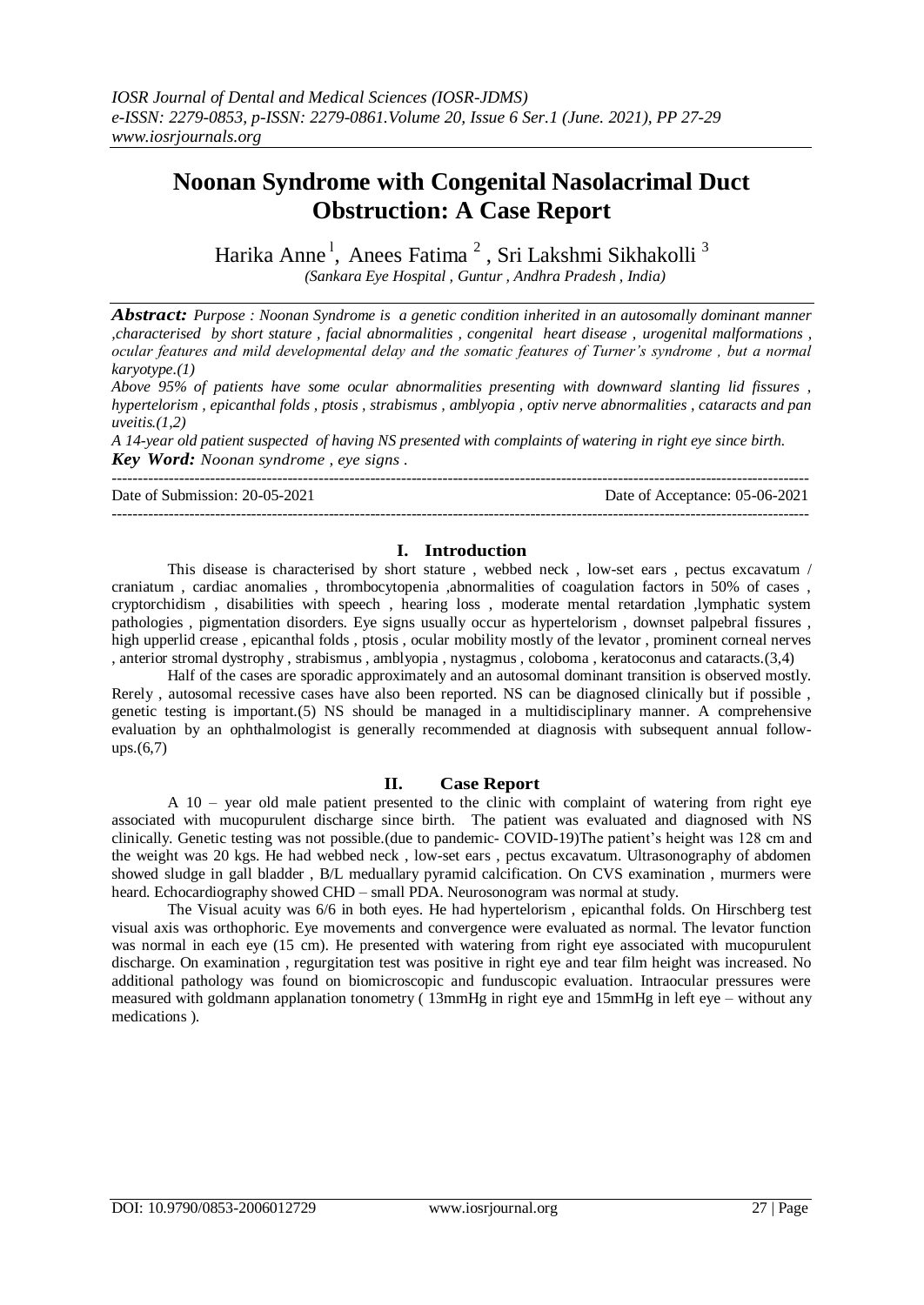

**Figure 1** : A 10-year old male patient with Noonan syndrome. (Permission for using this photograph was obtained from the patient's family).



Figure 2 : Anterior segment photograpgh of right eye – showing increased tear film height on fluorescein staining.



The patient was sent for paediatrician for further evaluation. Complete blood picture -  $Hb - 9$  gm/dl, TLC - 8,600, Platelet count – 1,70,000 , BT ,CT were normal. No conduction defects on ENT evaluation. CT BRAIN – PLAIN was normal , CT CHEST – PLAIN was normal. Figure  $-3$  – showing normal study of  $CT - BRAIN$  of the patient.

Patient underwent Right eye External Dacrocystorhinostomy with intubation under general anaesthesia.

### **III. Discussion**

NS is a rare autosomal dominant inherited diasease. The incidence of NS is between 1 in 1000 to 1 in 2500 live births. Although NS diagnosis can be made on the basis of the clinical evaluation , but genetic testing is important if possible. The most commonly detected pathogenic variants are in PTP N11 (about 50% of cases ) , SOS 1 (13%) , RAF 1 (5%) and RIT 1 (5%). Other genes such as KRAS , BRAF , LZTR 1 and NRAS are less commonly involved.(4,5,7,19)

Although NS may be easy to diagnose because it is contained in an extremely heterogenous group of abnormalities , a diagnostic criteria can be helpful in early diagnosis and treatment of anomalies.

| <b>Feature</b>    | Major                                                                                                       | <b>Minor</b>                                             |  |
|-------------------|-------------------------------------------------------------------------------------------------------------|----------------------------------------------------------|--|
| 1. Facial         | <b>Typical Facial Dysmorphology</b>                                                                         | suggestive facial dysmorphology                          |  |
| 2. Cardiac        | pulmonary valve stenosis, cardiomyopathy<br>, or electrocardiographic results typical of<br>noonan syndrome | other defect                                             |  |
| 3. Height         | $\leq$ 3rd percentile                                                                                       | $<10$ th percentile                                      |  |
| 4. Chest wall     | pectus excavatum/craniatum                                                                                  | broad thorax                                             |  |
| 5. Family History | first degree relative with definite noonan<br>syndrome                                                      | first degree relative with suggestive nonnan<br>syndrome |  |